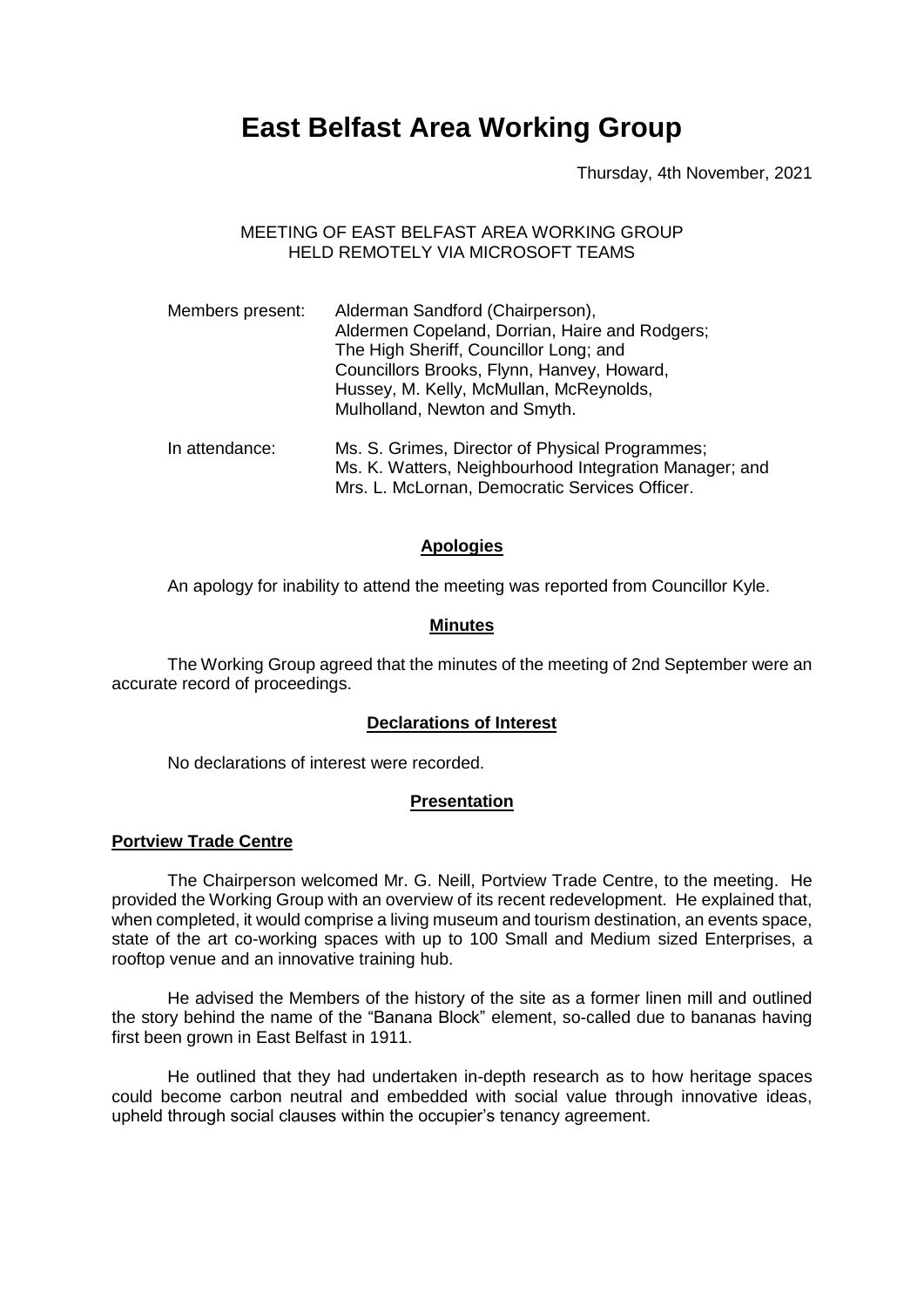In response to Members' comments, Mr. Neill explained that the premises were owned by a charity and that the companies within the space were on social tenancies. The Members were advised that the block on the Newtownards Road would be a hub for creative industries.

In response to a Member's question regarding car parking in the area, he explained that they were highly conscious of their carbon footprint and that the location was highly accessible, on a main arterial route, with excellent pedestrian and public transport links.

He advised the Working Group that the training programme would be aimed at inspiring young people to think dynamically and to problem solve within an industry environment, particularly in respect of digital and advanced manufacturing trends.

A number of Members thanked Mr. Neill for his informative presentation and advised him that it was one of the most exciting developments in the east of the City.

## **Physical Programme**

## **TAGIT**

A Member stated that the TAGIT boxing facility had a funding shortfall of £9,000. He explained that the money was required in order to purchase equipment for the venue. The Director of Physical Programmes advised the Members that the East Area Working Group had £50,000 remaining in its Local Investment Fund (LIF) and that it could be used for such purchases.

Moved by Councillor Hussey Seconded by Alderman Rodgers and

Resolved – that the Working Group agrees to recommend to the Strategic Policy and Resources Committee that £9,000 of LIF funding be allocated towards the purchase of equipment by TAGIT, in order to complete the project, and that the Working Group would undertake a site visit to the facility at a future date.

## **Physical Programme Update**

The Director of Property and Projects presented the undernoted report in respect of an update on the Council's Physical Programme.

**"1. Introduction**

**The Council's Physical Programme covers projects under a range of funding streams including the Capital Programme, the Leisure Transformation Programme, LIF, BIF, Social Outcomes Fund (SOF) and the projects that the Council is delivering in behalf of other agencies.** 

**Members of East AWG have carried out site visits to a number of proposed LIF and BIF funded projects on 19 and 20 October in order to understand the challenges to date and future plans. This report outlines the status of these projects under the Physical Programme.** 

**2. Recommendations**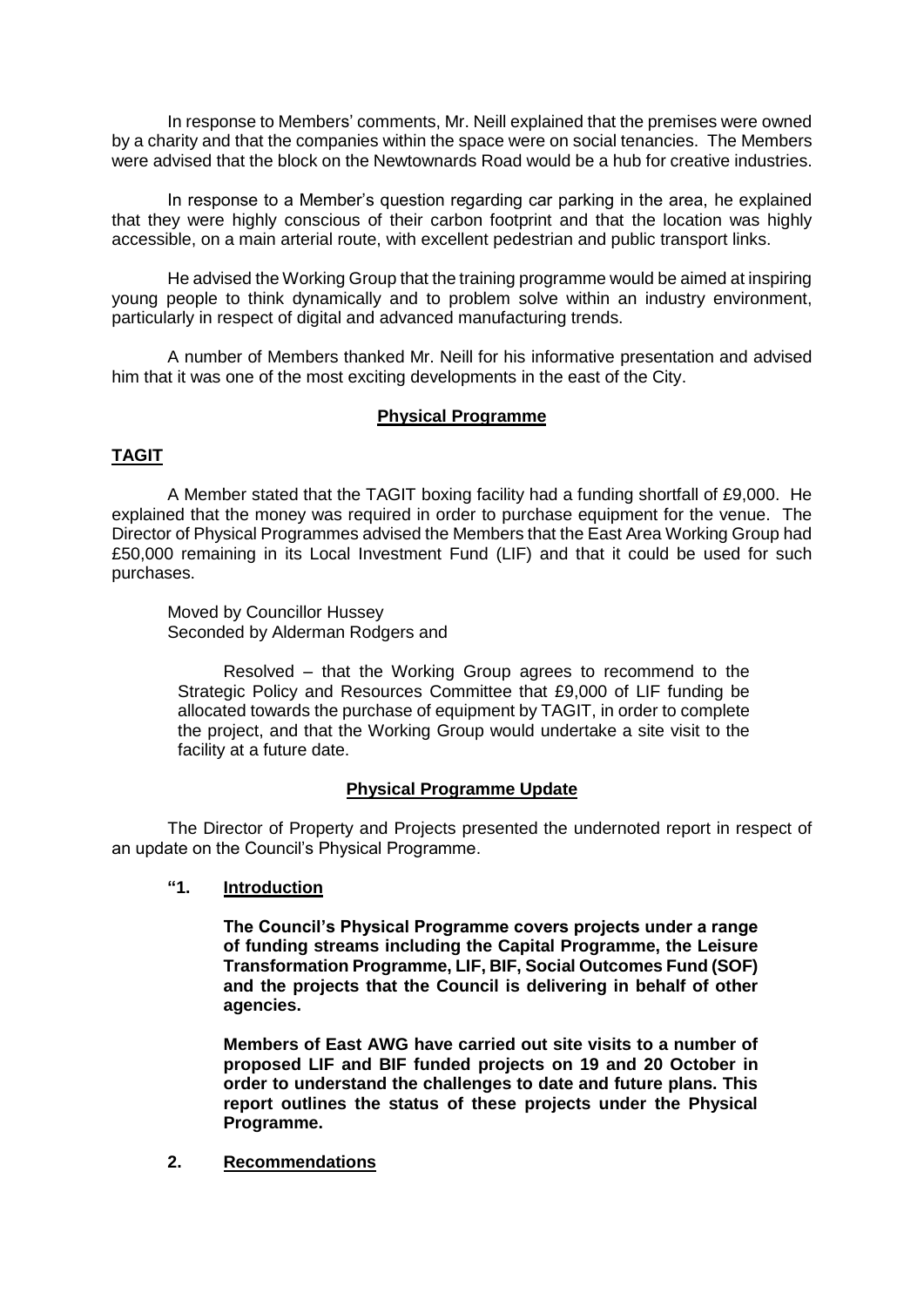**Members are asked to note the updates in respect of each project as outlined in this report. In considering the detail in this report Members may wish to consider if they still wish support the current status of each project under the relevant funding stream .** 

- *Strand Arts Centre* **– BIF Stage 3 – Commitment £1.8m** 
	- **Confirm ongoing in principle commitment**
	- **Note the increase in costs estimates following the RIBA Stage 2 Design Report, consider if they wish to move the project to the next stage and to submit a Planning Application in December 2021**
	- **If agreed in terms of ongoing support, consider timebounding the project for next stages**
- *Bloomfield Community Association* **– BIF Stage 3 – Commitment £440,000**
	- **Confirm ongoing in principle commitment**
	- **Note updated cost estimates and cost deficit**
	- **If agreed, to endorse officers to continue the discussions with DfC and other partners to bridge the funding gap/ shortfall of £305k**
- *Castlereagh Presbyterian Church* **– BIF Stage 3 – Commitment £382,000**
	- **Confirm ongoing in principle commitment**
	- **Note revised revised/ scaled back project scope**
	- **If agreed, approve the project to proceed to due diligence.**
- *Westbourne Presbyterian Church - Titanic People* **– LIF Commitment £250,000**
	- **Confirm ongoing in principle commitment**
	- **Note revised proposed project scope**
	- **If agreed, to endorse officers to continue working with Urban Villages and report back once the business case is complete with Urban Villages.**
- **Lagan Village Youth and Community Association – BIF Stage 2 – No commitment** 
	- **To continue working with project and bring it to due diligence.**
- **3. Strand Arts Centre**

| Date approved: | October 2016 | l Funding<br>allocation | £1.8m<br>Stage 3 |
|----------------|--------------|-------------------------|------------------|
|                |              | and stage:              |                  |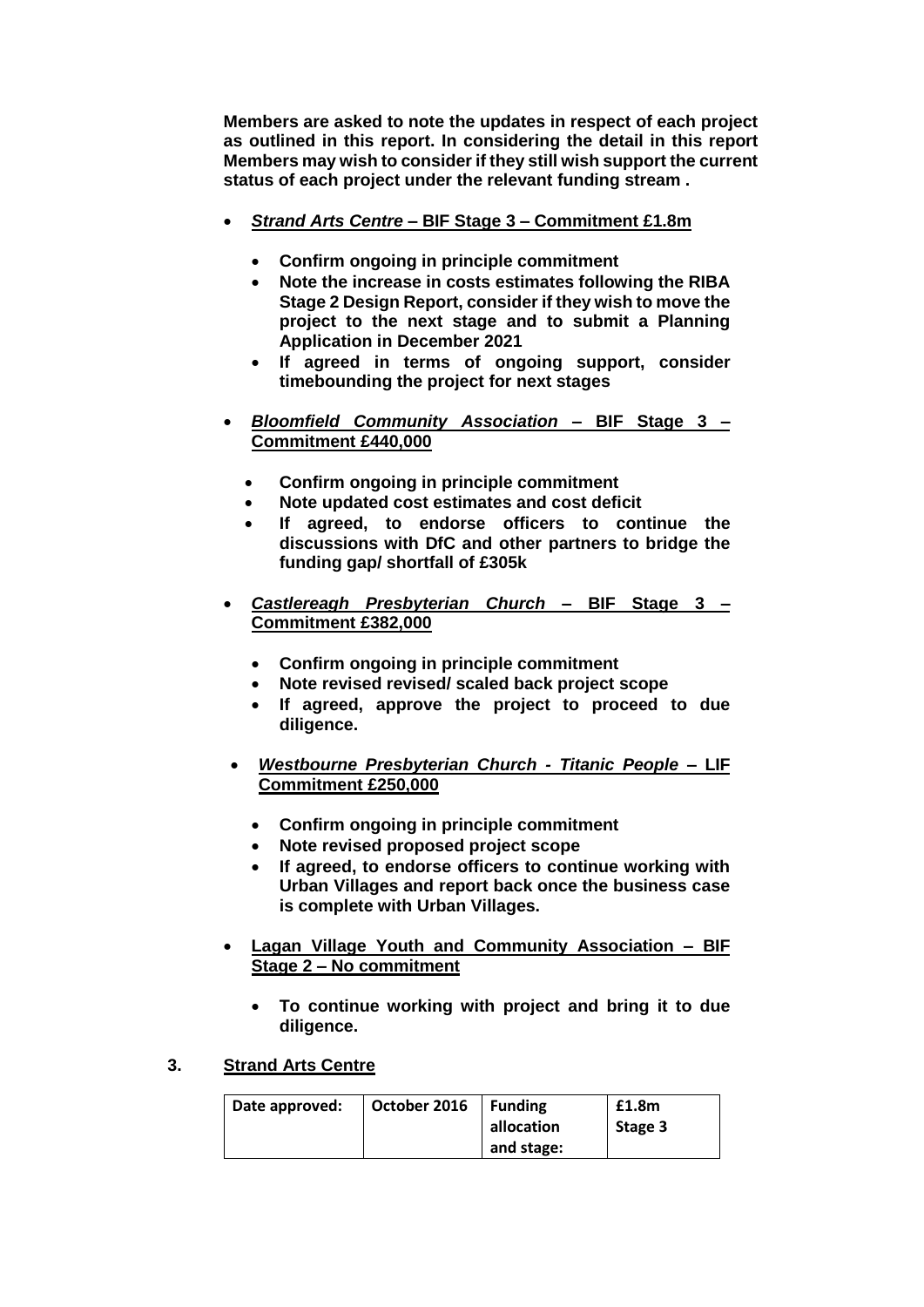**The proposed refurbishment to the Strand Arts Centre will focus on extensive alterations and upgrades to bring the building up to a suitable standard and increased level of accessibility. The development of revised Stage 1 design report has highlighted the preferred option overall costs of £4.6 million in September 2019. The match funding commitment from DfC is secured in principle, awaiting for committed funding based on final decision from ACNI. The project progressed to RIBA Stage 2 and the updated costs include the already carried out surveys and inflation.** 

**The Stage 2 Design Report has now been finalised. It identifies the works that have been carried out to date as well as works planned in RIBA Stage 3. Building inspections have been undertaken to establish necessary ground investigation works. A specialist geotechnical contractor has been appointed and commenced excavating trial pits. A CCTV survey to inform the design and modifications for a new foul drainage connection is underway. M&E site survey has been carried out to establish necessary work to bring the services to comply with latest standards and ensure energy efficient sustainable and environmentally friendly service installations. All work required to lodge a Planning Application has been carried out and the project is ready to be submitted for Planning in December 2021.**

**The Stage 2 Budget Cost Estimate amounts to £4,857,000 plus £463,000 Optimism Bias at 12% of construction costs (a sum of £5,320,000). This cost estimate includes Construction Costs, Main Contractors Preliminaries, Overheads & Profit and Optimism Bias incorporating Development Contingency. Further allowances have been identified for Professional/Project Fees, Provisional Sum allowances for Theatre/Cinema Specific Installations and Construction Inflation. Stage 2 Budget Costs are based on competitive pricing levels prevailing in Q4-2021. An allowance for Construction Inflation has been identified separately at £213,000 that has been included in the overall cost estimation.**

**The Stage 2 Budget Cost Estimate has increased by £550,000 from the Stage 1 Indicative Budget Cost Estimate, prepared in September 2019. This cost increase is primarily due to inflation increases; 2021 has seen unprecedented material price increases within the Construction Industry affecting almost all elements.** 

**In discussion with the Group it is suggested to take provisional allowances for theatre/cinema specifics out at this stage as they can apply to specific funders for these elements at a later stage – this will be a deduction of £450,000 and would bring the total project budget excl. inflation down to £4,657,000. It should also be noted that the costs estimate include a standalone inflation allowance of £213,000 and a separate Optimism Bias of £463,000.**

**The Group has made several applications to different potential funding organisations (incl. HLF Development Fund and Project Fund).**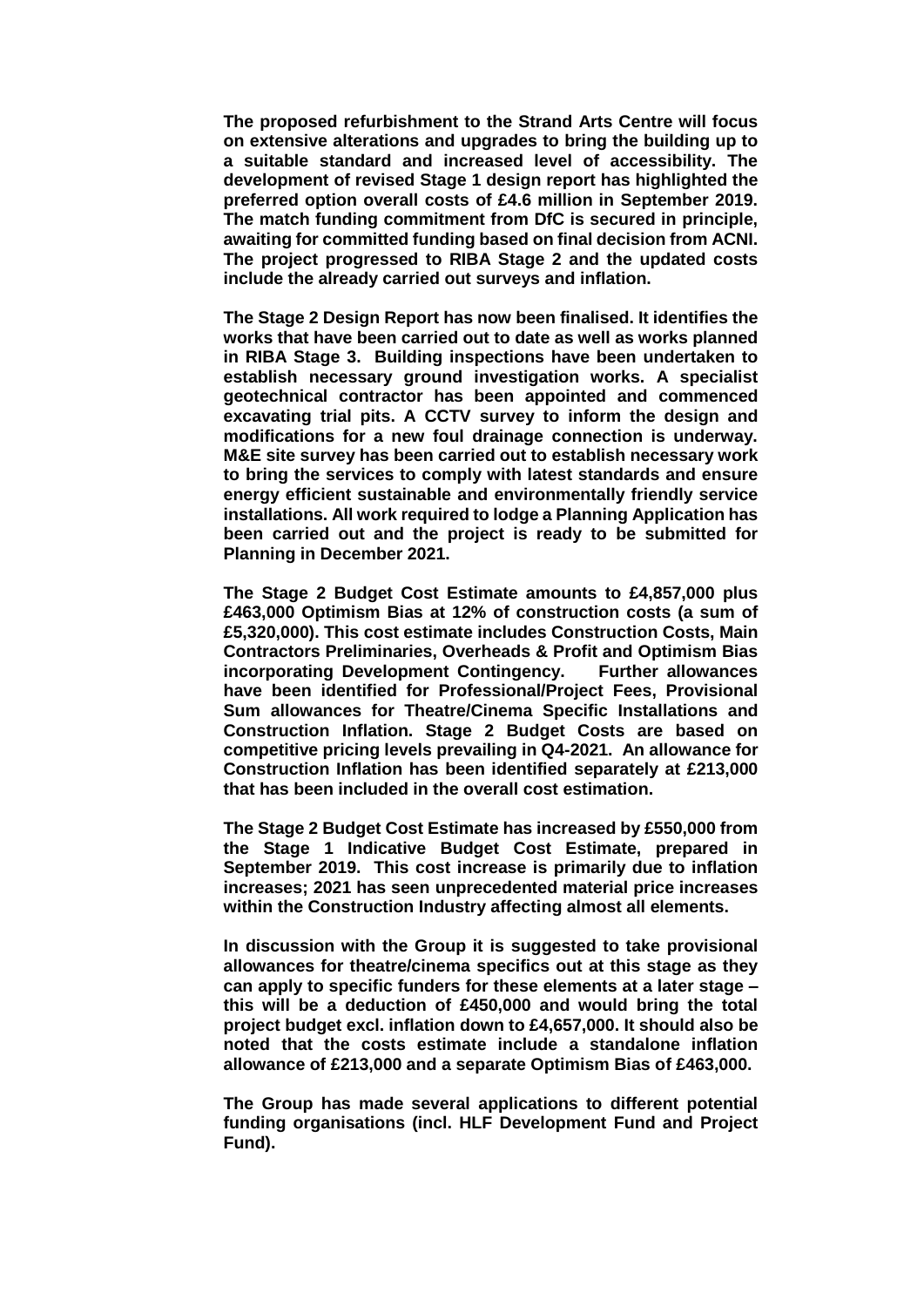**East Belfast Councillors received a tour through the building 19th October and could see the work already been undertaken to date including:**

- **remodelling to the first floor due to flood damage (has allowed for further design development to give maximum flexibility of space and therefore create a better offer)**
- **lift installation and restructuring of the south wing to get accessibility sorted (SAC secured funding from accessibility fund)**
- **at the site visit Members were also updated on the current status of the funding strategy and ongoing discussions with other funders including HLF**

## **Members are asked to**

- **Confirm ongoing in principle commitment**
- **note the increase in costs estimates following the RIBA Stage 2 Design Report, consider if they wish to move the project to the next stage and to submit a Planning Application in December 2021**
- **if agreed in terms of ongoing support, consider timebounding the project for next stages**

## **4. Bloomfield Community Association**

| Date approved: | <b>September</b><br>2016 | <b>Funding</b><br>allocation<br>and stage: | £440.000<br><b>Stage</b> |
|----------------|--------------------------|--------------------------------------------|--------------------------|
|----------------|--------------------------|--------------------------------------------|--------------------------|

**The project involves developing a fit for purpose community facility to meet the needs of the community association and futureproof their current role/ infrastructure within the community. This will include demolition of the existing premises and rebuilding to include community space, office facilities, multi-use hall and disability access. There has been no significant progress for more than 5 years now.**

**The project was discussed at East AWG on February 2021 and it was agreed to update the business case for the project and to undertake discussion with DfC. The business case has since been updated and reviewed with costs equating to £745,054 as of August 2021, which leaves a funding shortfall of £305,054. Discussion with DfC is ongoing and a funding application is being prepared by Council officers to cover the budget shortfall. This application will be reviewed by the group and issued to DfC in the coming weeks.**

**East Belfast Councillors received a tour through the building 19th October and were given an update on the works carried out by the Group who highlighted the vital role the Group played in the community infrastructure.** 

## **Members are asked to**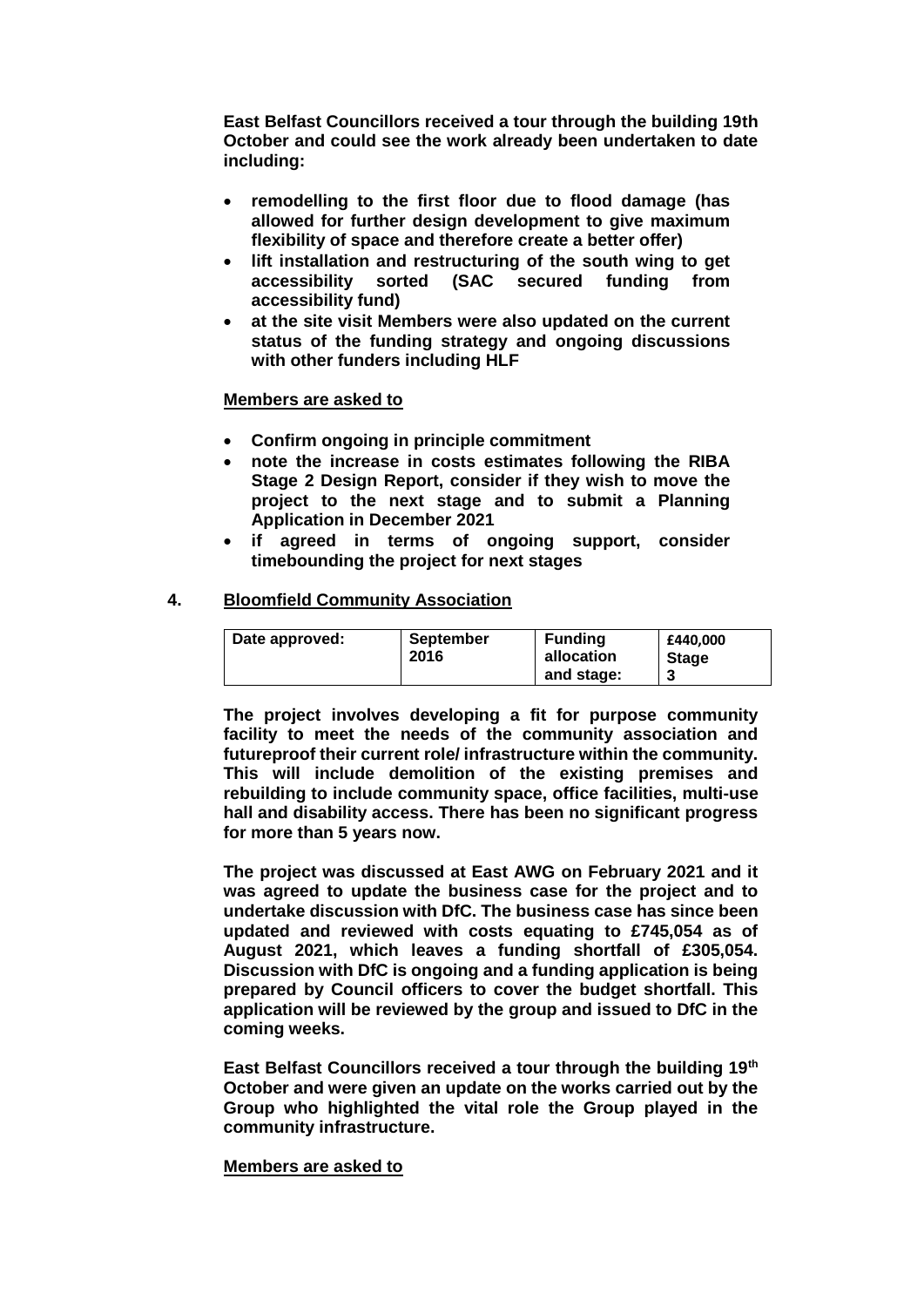- **Confirm ongoing in principle commitment**
- **Note updated cost estimates and cost deficit**
- **If agreed to endorse officers to continue the discussions with DfC and other partners to bridge the funding gap/ shortfall of £305k**

## **5. Castlereagh Presbyterian Church**

| <b>Date</b> | <b>August</b> | <b>Funding</b>    | £382.000 |
|-------------|---------------|-------------------|----------|
|             | 2017          | <b>Allocation</b> | BIF –    |
| Approved    |               | <b>Stage</b>      | Stage 3  |

**Informed by a business case, the original project scope included extending the church hall and carry out energy efficiency improvements to the building to increase community usage and enhance the sustainability of the church hall. However, due to funding shortfall and construction cost increases, group have proposed a pared back option to suit the project budget and ensure deliverability.** 

**The Group presented to the AWG in June 2021 on designs for a revised/ scaled back project proposal not dependant on additional funding- to address sustainability and energy efficiency issues with building (external doors, windows roofing, toilets) and meet related outcomes/ benefits. Church approvals for the revised works are now in place for this revised option and group collating final pieces of information required as part of due diligence.**

## **Members are asked to**

- **Confirm ongoing in principle commitment**
- **Note revised revised/ scaled back project scope**
- **If agreed, approve the project to proceed to due diligence**

## **6. Westbourne Presbyterian Church – Titanic People**

| Date     | September | <b>Funding</b>    | £250,000 |
|----------|-----------|-------------------|----------|
| approved | 2012      | <b>Allocation</b> |          |
|          |           | and stage         |          |

**The project at Westbourne Church/Titanic People was one of the first LIF projects to gain approval as part of the first phase of the programme in 2012. The project proposed the refurbishment and regeneration of Westbourne Church which is a landmark building on the Lower Newtownards Road and presently in a state of disrepair. The scheme would see the Church developed as a tourist attraction which would build on the areas links to the building of the Titanic and the fact that many of those working on the ship used the Church for worship and community activities. The project was due to receive match funding support from the Executive Office via the Social Investment Fund (SIF). However the Executive Office subsequently withdrew the Letter of Offer under the SIF programme to the Titanic People Project was being withdrawn due to the escalation in costs.**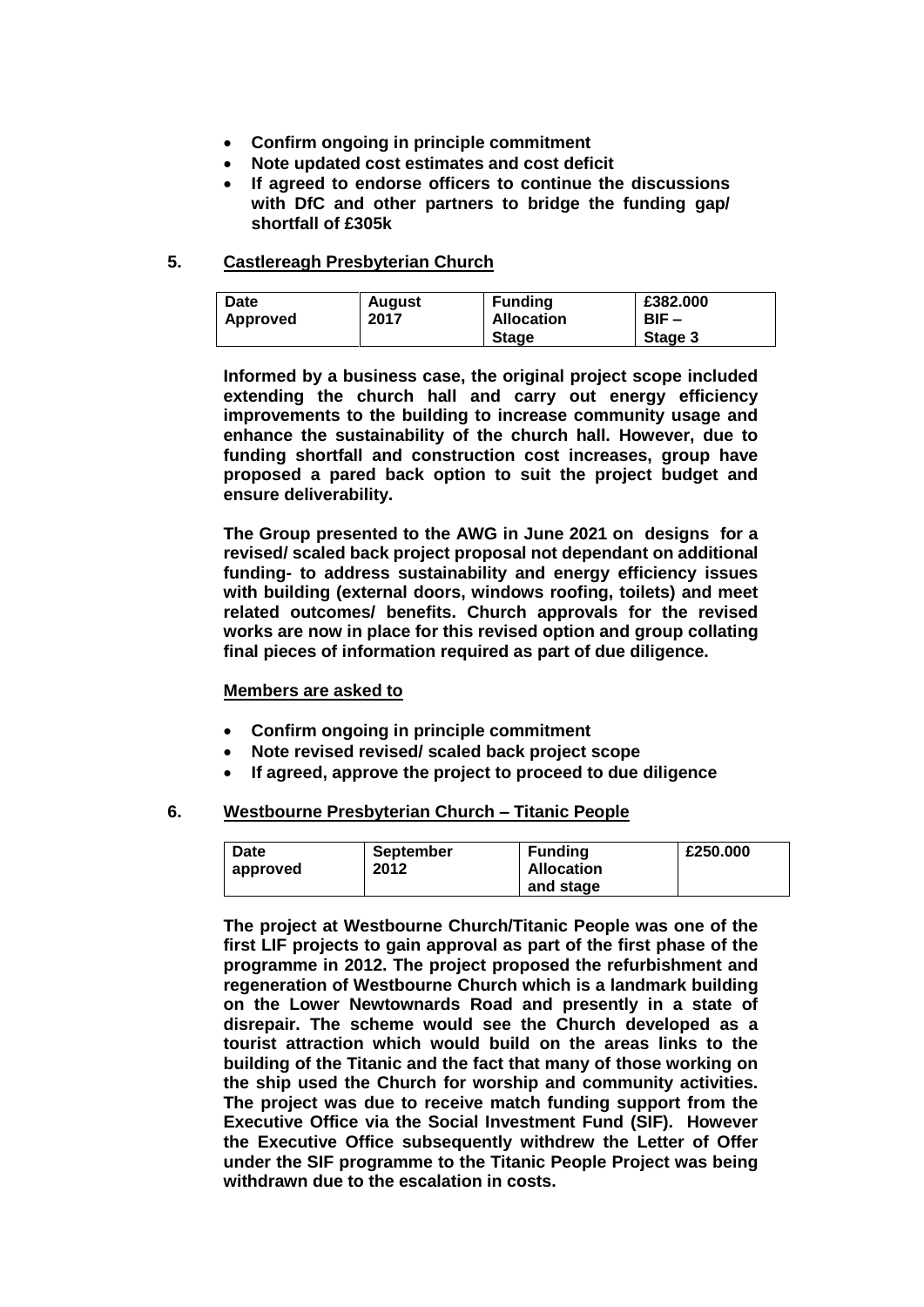**There is a project now on the Urban Villages list. Members are asked to note that the scope of this project is different from the original proposals with the focus being the development of the outside space of the Church with public realm works which can be used as flexible/event space. There are also some works proposed to the entrance vestibule of the Church. However the scope of the project is no longer the refurbishment and restoration of the Church.** 

**The Group have presented to East AWG on a number of occasions and it was agreed that the position would be reviewed again when the UV Business Case was prepared. Unfortunately the UV timescale has slipped with the business case due to be completed in the next few weeks. Discussions remain ongoing with the Group and additional funding options are being explored with DfC. The Council is waiting on detailed project proposal and business case from UV and will report back once this is completed.** 

#### **Members are asked to note**

- **Confirm ongoing in principle commitment**
- **Note revised proposed project scope under the UV programme**
- **If agreed to endorse officers to continue working with Urban Villages and report back once the business case is complete with Urban Villages.**

## **7. Lagan Village Youth and Community Association**

| <b>Date</b> | September   Funding | allocation | No         |
|-------------|---------------------|------------|------------|
| Approved:   | 2016                | stage:     | commitment |

**Members will recall that the AWG agreed (in January 2017 and confirmed in February 2020) that Lagan Village Youth and Community Centre, currently at BIF Stage 2- Uncommitted, is the reserve project and would be considered first if any funding became available through the BIF Programme.** 

**At the site visit on 19th October Members were updated by the Group that there is the opportunity to progress some internal renovation works to the building which cost approx. £300,000 which covers toilets upgrades etc.** 

## **Members are asked to note the update on the Lagan Village Youth and Community Association project**

**Members will also be aware that Lagan Village has received £15,000 funding under LIF for outside environmental improvement works. The group received match funding from DfC in the amount of £35k. The group are also in the process of submitting a funding application to Groundwork NI under the Alpha Fund."**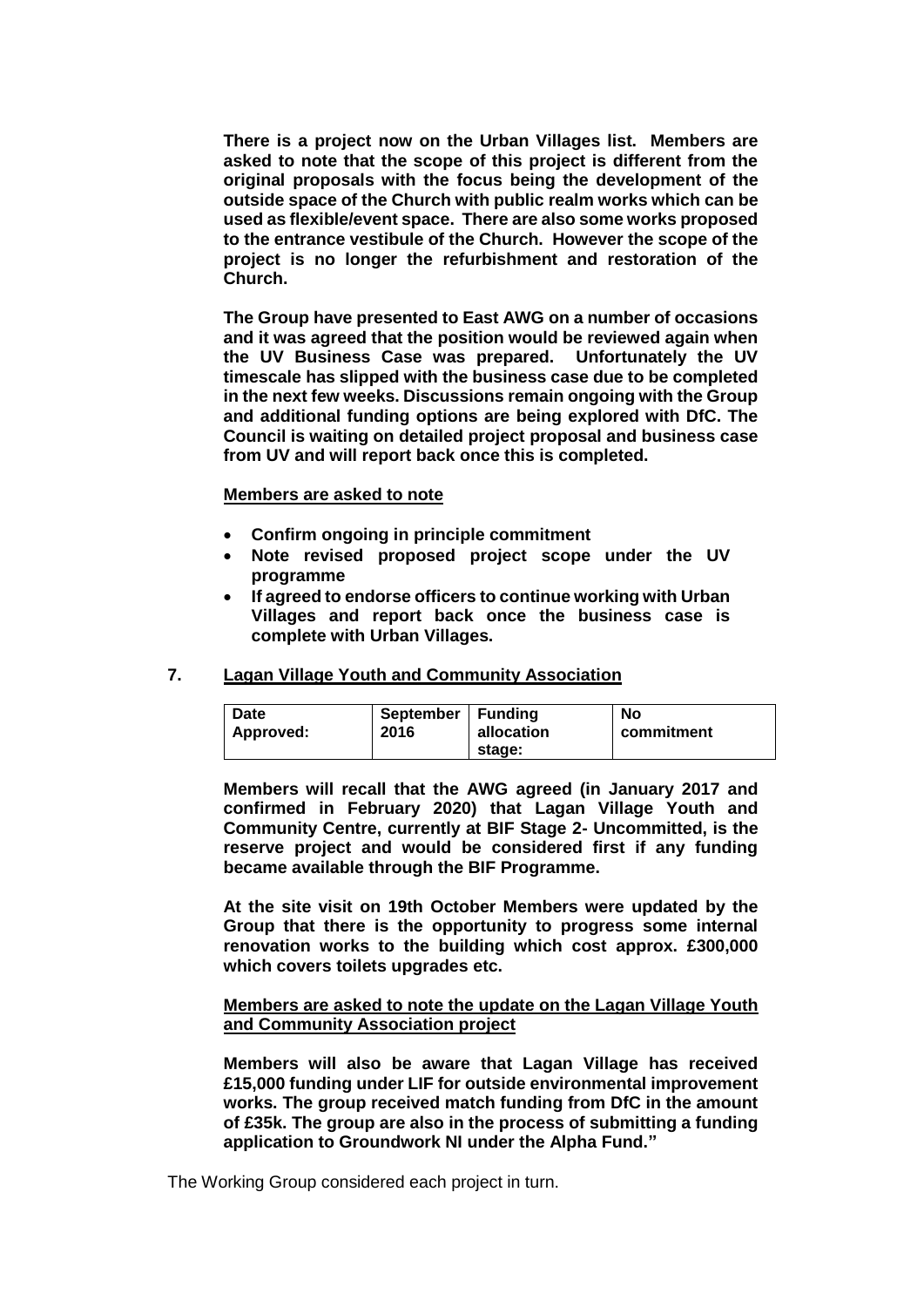## **Strand Arts Centre**

Moved by Alderman Dorrian Seconded by Councillor Smyth and

Resolved – that a discussion be held with the Strand Arts Centre and the other funders to determine a timeline and to establish further certainty around the project. It was further agreed that the project should progress to the next stage with the planning application to be submitted.

## **Bloomfield Community Centre**

The Working Group agreed to recommend the proposed course of action within the report to the Strategic Policy and Resources Committee, namely, that it:

- confirmed its ongoing in principle commitment to the project;
- noted the updated cost estimates and cost deficit; and
- agreed to endorse officers to continue the discussions with the Department for Communities and other partners to bridge the funding shortfall of £305,000.

## **Castlereagh Presbyterian Church**

A number of Members expressed concern that the Church had not confirmed whether it would contribute any funding towards the project and that they wanted to ensure that the facilities would be open for use by the wider community.

After discussion, the Working Group agreed to request additional information from the Church in respect of whether there would be any congregational funding or whether they had investigated other external funding streams; who the end users of the facilities would be; and that a further site visit be arranged to the Church.

## **Westbourne Presbyterian Church/ Titanic People Project**

A number of Members expressed concern that the scope of the project had changed considerably since it had first been approved for funding in 2012.

Moved by The High Sheriff, Seconded by Alderman Dorrian and

Resolved - that the Working Group agrees to recommend to the Strategic Policy and Resources Committee that the project is no longer suitable to receive LIF funding and that it be removed from the LIF project list; and that, instead, it be considered for funding under other funding streams, such as the new Neighbourhood Regeneration Fund, and that the project should also be looked at in the context of other proposed projects in the area including the regeneration of Pitt Park and the ongoing development of Templemore Baths to include the heritage/interpretative element.

## **Lagan Village Youth and Community Centre**

Moved by The High Sheriff,